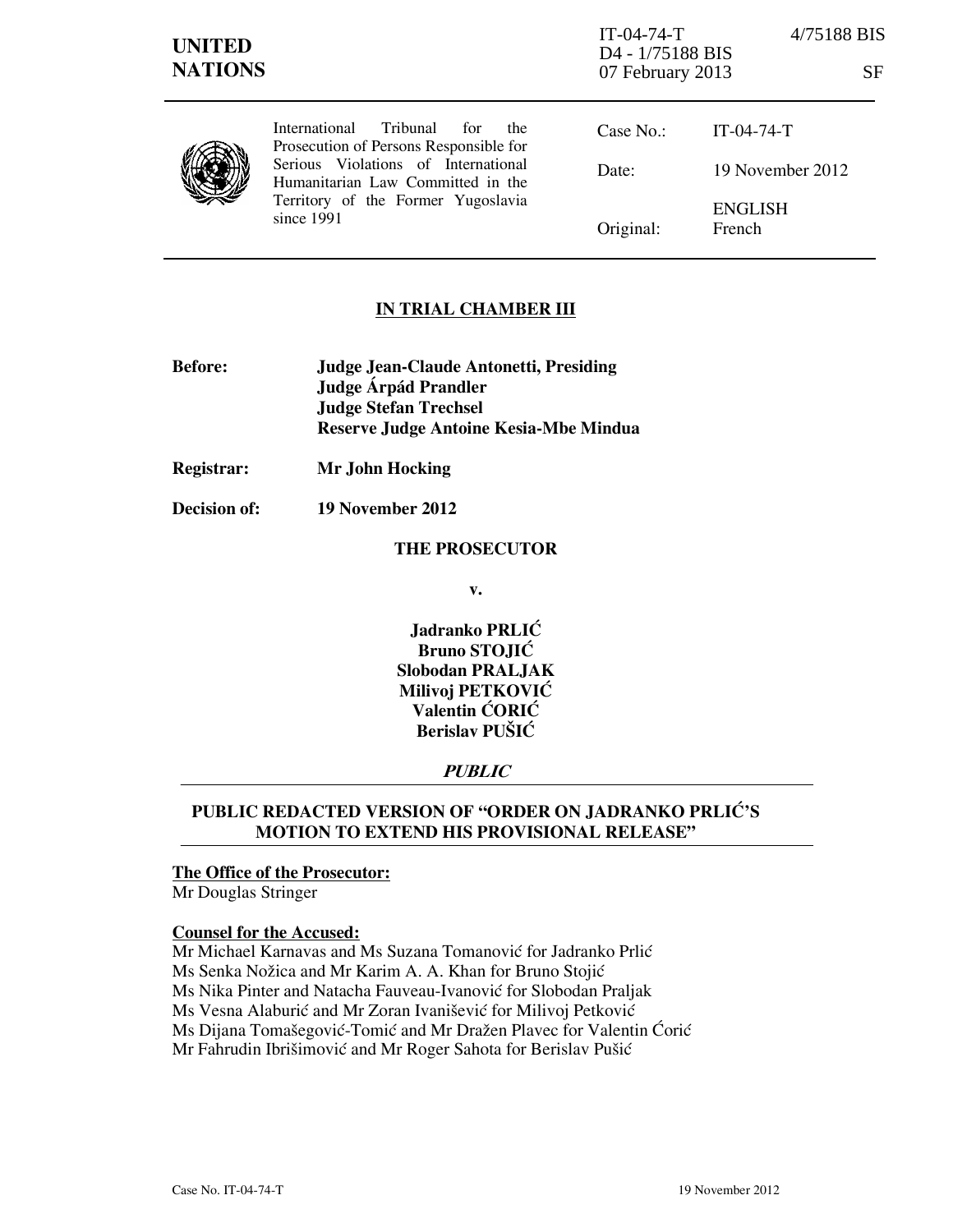**TRIAL CHAMBER III** ("Chamber") of the International Tribunal for the Prosecution of Persons Responsible for Serious Violations of International Humanitarian Law Committed in the Territory of the Former Yugoslavia since 1991 ("Tribunal"),

**SEIZED** of "Jadranko Prlić's Motion to Extend His Provisional Release", filed as a confidential document by Counsel for the Accused Jadranko Prlić ("Accused Prlić" and "Prlić Defence") on 14 November 2012 ("Motion") with a confidential annex, in which the Prlić Defence requests that the Chamber extend the provisional release of the Accused Prlić for [**REDACTED**],<sup>1</sup>

**NOTING** the "Prosecution Response to Jadranko Prlic's Motion to Extend His Provisional Release" filed by the Office of the Prosecutor ("Prosecution") as a confidential document on 15 November 2012 ("Response") in which the Prosecution does not oppose the Motion, $2$ 

**NOTING** the "Decision on Jadranko Prlic's Motion for Provisional Release", rendered by the Chamber as a public document with a confidential annex and a public annex on 24 November 2011 ("Decision of 24 November 2011"), in which the Chamber ordered the provisional release of the Accused Prlić to Zagreb for a limited period of time and set out the procedure to be followed for any request to extend the said release. $3$ 

**NOTING** the "Public Redacted Version of 'Order on Accused Jadranko Prlić's Motion to Extend His Provisional Release'", rendered as a public document on 4 September 2012 ("Order of 4 September 2012"), in which the Chamber extended the provisional release of the Accused Prli} under the same conditions as those set out by the Decision of 24 November  $2011<sup>4</sup>$ 

**CONSIDERING** that in the Motion, the Prlic Defence argues that during his release, the Accused Prlić complied with the conditions set out by the Chamber in the Decision of 24 November 2011 and the subsequent decisions extending his provisional release; that the Government of the Republic of Croatia has once again

 $<sup>1</sup>$  Motion, p. 3.</sup>

<sup>&</sup>lt;sup>2</sup> Response, para. 1.

 $3$  Decision of 24 November 2011, p. 13 and public Annex 2 to the Decision of 24 November 2011.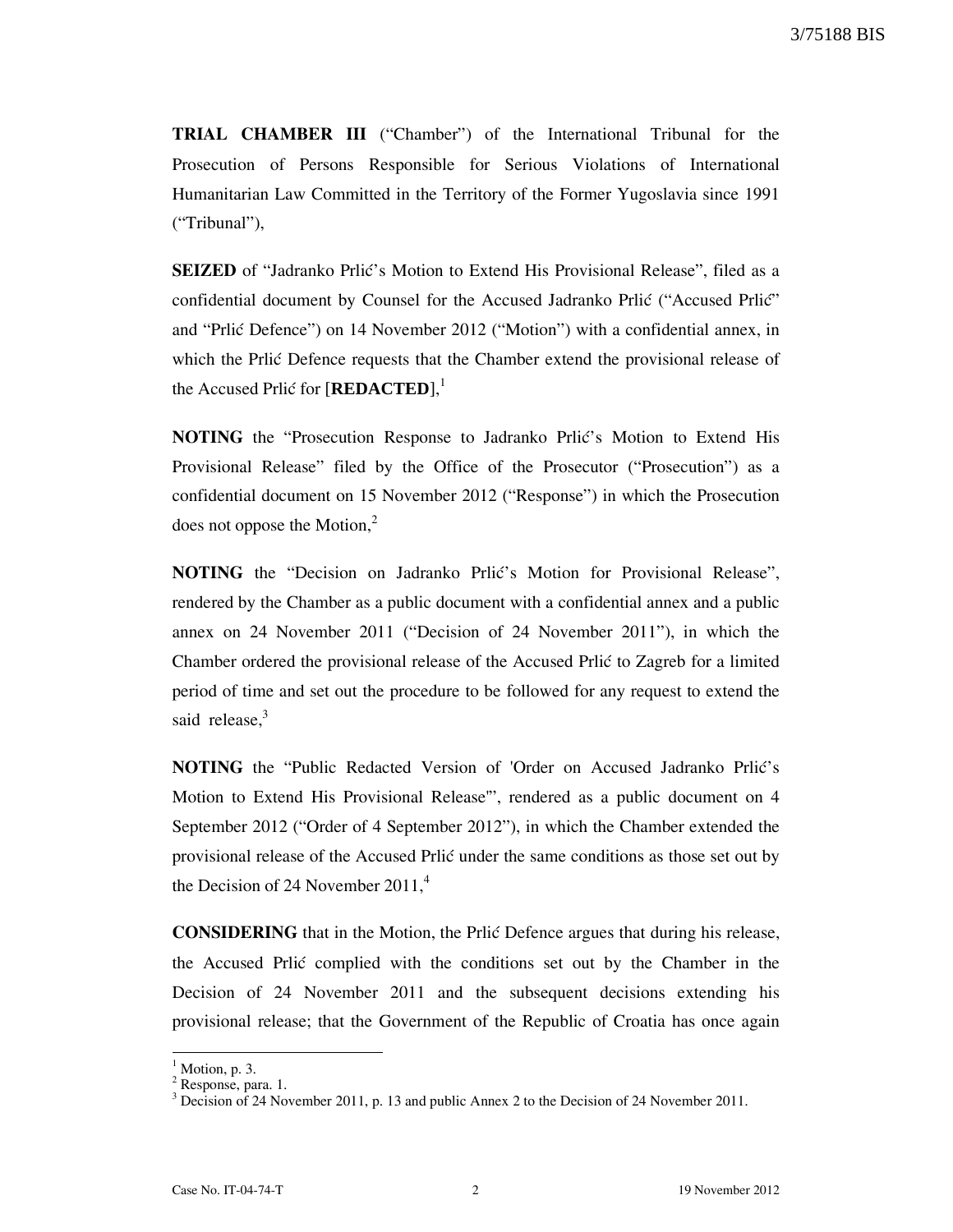2/75188 BIS

provided guarantees to ensure that the Accused will reappear and that there were no new circumstances that would argue against extending the provisional release of the Accused.<sup>5</sup>

**CONSIDERING**, in light of previous decisions of the Chamber and the Appeals Chamber, that the Prosecution does not oppose the Motion as long as the conditions previously set out for the provisional release of the Accused Prlić remain the same,

**CONSIDERING** that the Chamber finds that in the letter of 5 November 2012, the Government of the Republic of Croatia provided guarantees for the Accused Prlić that, should his provisional release be extended by the Chamber, he would not influence or pose a threat during his provisional release to victims, witnesses and other persons and that he would return to The Hague on the date ordered by the  $Chamber<sub>o</sub><sup>6</sup>$ 

**CONSIDERING** that the Chamber notes, in light of the reports submitted by the Croatian authorities pursuant to the Decision of 24 November 2011, that the Accused Prlić complied with the conditions of the provisional release,

**CONSIDERING** that the Chamber is of the opinion that compliance with the conditions of the provisional release and the guarantees provided by the Republic of Croatia for each new request for an extension of provisional release are sufficient to assess whether the requirements under Rule 65 (B) of the Rules of Procedure and Evidence ("Rules") have been met,

**CONSIDERING** that in view of the aforementioned, the Chamber is satisfied that, should the provisional release be extended, the Accused Prlic would return to the UNDU; that he would not pose a danger to any victims, witnesses and other persons and that, consequently, the requirements under Rule 65 (B) of the Rules have been met,

**CONSIDERING** that in view of the aforementioned, the Chamber deems that an extension of the provisional release of the Accused Prlić for a limited period and under the same conditions as those set out by the Decision of 24 November 2011, in

 $\overline{\phantom{a}}$ 

<sup>4</sup> Order of 4 September 2012, p.4.

 $<sup>5</sup>$  Motion, pp. 1 to 3 and confidential Annex 1.</sup>